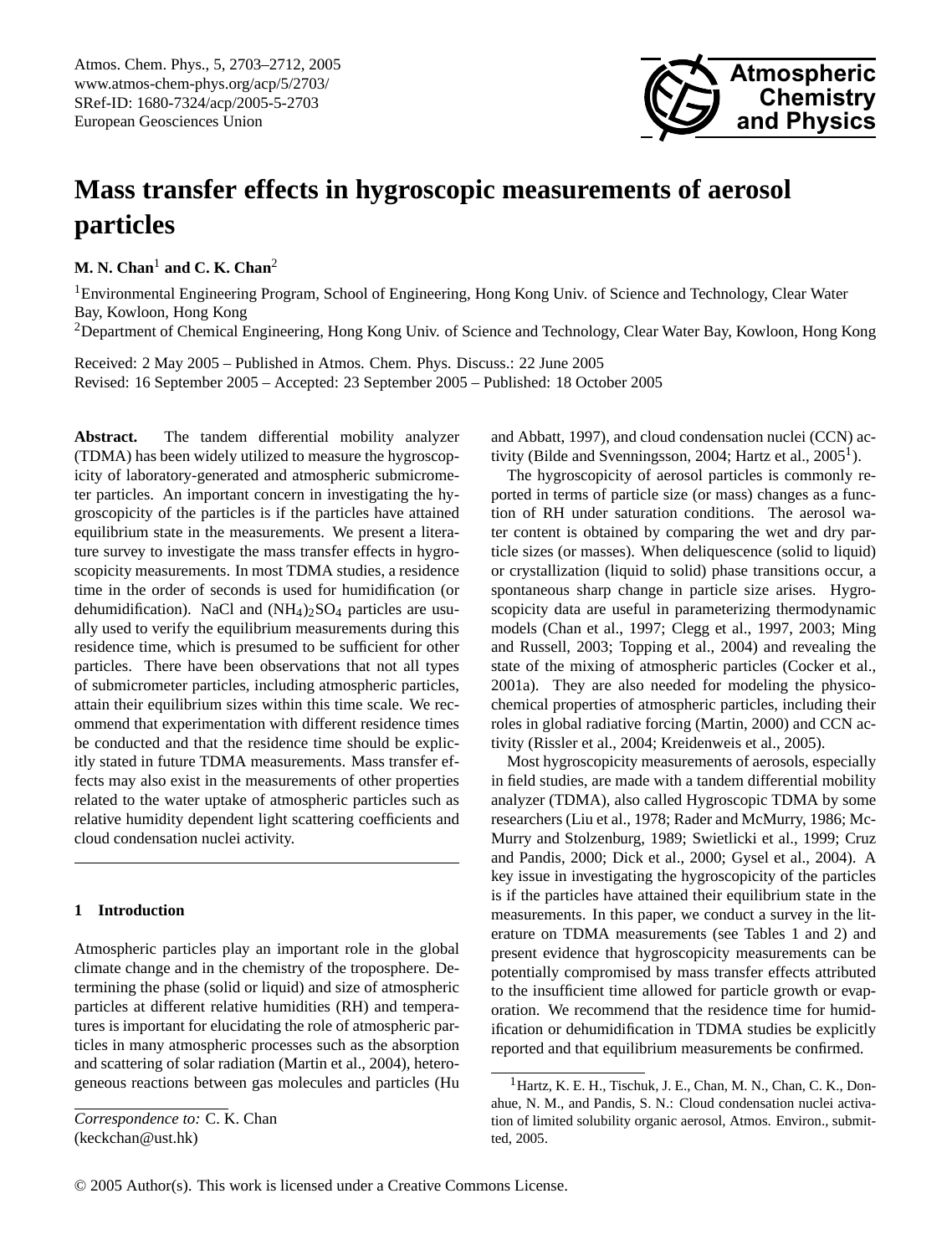| Study                                          | Chemical species studied                                                                                                                                                                                                                                                                                                                                                                                                        | Residence<br>time $(s)^a$ | Initial particle size $(nm)^b$ | Growth or evaporation<br>(Range of RH studied)          |  |  |  |  |
|------------------------------------------------|---------------------------------------------------------------------------------------------------------------------------------------------------------------------------------------------------------------------------------------------------------------------------------------------------------------------------------------------------------------------------------------------------------------------------------|---------------------------|--------------------------------|---------------------------------------------------------|--|--|--|--|
|                                                | Organic compounds or mixtures of an inorganic salt and an organic compound<br>Fluka fulvic acid (FA), Pahokee peat reference humic acid (HA),<br>50, 100, 200<br>Growth (15–95%RH)<br>Leonardite standard HA, Suwannee river reference FA, Phthalic<br>acid, Polyacrylic acid, Their mixtures with $(NH4)2SO4$<br>103<br>8<br>Water soluble matters and humic-like substances isolated from<br>Growth and Evaporation (5-90%RH) |                           |                                |                                                         |  |  |  |  |
| Brooks et al. (2004)                           |                                                                                                                                                                                                                                                                                                                                                                                                                                 |                           |                                |                                                         |  |  |  |  |
| Gysel et al. (2004)                            | PM1.5 aerosol samples, Nordic reference fulvic and humic acids                                                                                                                                                                                                                                                                                                                                                                  |                           |                                |                                                         |  |  |  |  |
| Johnson et al. (2004)                          | Di-2-ethylhexyl-sebacate (DEHS), Methanesulphonic acid<br>$(MSA)$ , $(NH4)2SO4 - MSA$ , NaCl seeded DEHS                                                                                                                                                                                                                                                                                                                        | 13.4                      | 100                            | Growth (90%RH)                                          |  |  |  |  |
| Mikhailov et al. (2004)                        | Protein bovine serum albumin (BSA), NaCl-BSA,<br>$(NH_4)NO_3-BSA$                                                                                                                                                                                                                                                                                                                                                               | $7.5 - 18.5$              | $100 - 201$                    | Growth and Evaporation $(<5-95\%RH$ )                   |  |  |  |  |
| Mochida and Kawamura, (2004)                   | Levoglucosan, D-Glucose, Vanillic, Syringic,<br>4-hydroxybenozoic acids                                                                                                                                                                                                                                                                                                                                                         |                           | 100                            | Growth $(5-95%RH)$                                      |  |  |  |  |
| Sjogren et al. (2004)                          | Adipic acid, $(NH_4)_2SO_4$ – adipic acid                                                                                                                                                                                                                                                                                                                                                                                       | $1 - 120$                 |                                | Growth (10–90%RH)                                       |  |  |  |  |
| Prenni et al. (2003)                           | $(NH_4)_2SO_4$ – oxalic acid, $(NH_4)_2SO_4$ – malonic acid,<br>$(NH_4)_2SO_4$ – succinic acid, $(NH_4)_2SO_4$ – glutaric acid,<br>$(NH_4)_2SO_4$ – adipic acid                                                                                                                                                                                                                                                                 |                           | 100                            | Growth (30-95%RH)                                       |  |  |  |  |
| Hameri et al. (2002)                           | Adipic acid, Phthalic acid, $(NH_4)$ <sub>2</sub> SO <sub>4</sub> -adipic acid,<br>$(NH_4)_2SO_4$ -phthalic<br>acid,<br>$(NH4)2SO4$ -succinic<br>acid,<br>$(NH4)2SO4$ -malonic acid                                                                                                                                                                                                                                             | 4.4                       | 100                            | Growth $(50-90\%RH)$                                    |  |  |  |  |
| Prenni et al. (2001)                           | Oxalic acid, Malonic acid, Succinic acid, Glutaric acid,<br>Adipic acid                                                                                                                                                                                                                                                                                                                                                         |                           | 50, 100                        | Growth (45-95%RH)                                       |  |  |  |  |
| Cruz and Pandis (2000)                         | Glutaric acid, Pinonic acid,<br>NaCl-glutaric acid, (NH <sub>4</sub> ) <sub>2</sub> SO <sub>4</sub> -glutaric acid,<br>NaCl-pinonic acid, $(NH_4)_2SO_4$ -pinonic acid                                                                                                                                                                                                                                                          | 30                        | 50, 80, 100                    | Growth (35-95%RH)                                       |  |  |  |  |
| Chen and Lee (1999)                            | Sodium oleate, Tween 80, Span80,<br>Sodium dedecyl sulfate (SDS),<br>CaCl-Sodium oleate, CaCl-Tween 80,<br>CaCl-Span80, CaCl-SDS                                                                                                                                                                                                                                                                                                | 15                        | 74                             | Growth $(7-85\%RH)$                                     |  |  |  |  |
|                                                | Inorganic Salt and Mixtures of Inorganic salts                                                                                                                                                                                                                                                                                                                                                                                  |                           |                                |                                                         |  |  |  |  |
| Johnson et al. (2004)                          | NaCl, $(NH_4)_2SO_4$ , NaNO <sub>3</sub> , NH <sub>4</sub> HSO <sub>4</sub> , H <sub>2</sub> SO <sub>4</sub>                                                                                                                                                                                                                                                                                                                    | 13.4                      | 100                            | Growth (90%RH)                                          |  |  |  |  |
| Mikhailov et al. (2004)                        | NaCl, $(NH4)NO3$                                                                                                                                                                                                                                                                                                                                                                                                                | $7.5 - 18.5$              | $100 - 201$                    | Growth and Evaporation (<5-95%RH)                       |  |  |  |  |
| Sjogren et al. (2004)                          | $(NH_4)_2SO_4$                                                                                                                                                                                                                                                                                                                                                                                                                  | $1 - 120$                 |                                | Growth (10-90%RH)                                       |  |  |  |  |
| Pagels et al. (2003)                           | $K_2SO_4, K_2CO_3$                                                                                                                                                                                                                                                                                                                                                                                                              |                           | 100                            | Growth (25-90%RH)                                       |  |  |  |  |
| Gysel et al. (2002)                            | NaCl, $(NH4)2SO4$ , NaNO <sub>3</sub>                                                                                                                                                                                                                                                                                                                                                                                           | 60                        | 100                            | Growth and Evaporation (5-95%RH)                        |  |  |  |  |
| Hameri et al. (2001a)                          | NaCl                                                                                                                                                                                                                                                                                                                                                                                                                            |                           | $8 - 50$                       | Growth and Evaporation $(<5-90\%RH$ )                   |  |  |  |  |
| Brechtel and Kreidenweis (2000)                | NaCl, $(NH_4)_2SO_4$ , $NH_4HSO_4$ , NaCl- $(NH_4)_2SO_4$                                                                                                                                                                                                                                                                                                                                                                       | 30                        | $25 - 102$                     |                                                         |  |  |  |  |
| Cruz and Pandis (2000)<br>Hameri et al. (2000) | NaCl, $(NH4)2SO4$<br>$(NH_4)_2SO_4$                                                                                                                                                                                                                                                                                                                                                                                             |                           | 50, 80, 100<br>$8 - 50$        | Growth (35-95%RH)<br>Growth and Evaporation (<5%-90 RH) |  |  |  |  |
| Hansson et al. (1998)                          | NaCl                                                                                                                                                                                                                                                                                                                                                                                                                            | $10 - 20$                 | 50, 100, 200                   | Growth and Evaporation (30-90%RH)                       |  |  |  |  |
| Ristovski et al. (1998)                        | NaCl                                                                                                                                                                                                                                                                                                                                                                                                                            | $2.2 - 7.4$               | 50                             | Growth $(50 - 100\% RH)$                                |  |  |  |  |
| Xiong et al. $(1998)$                          | H <sub>2</sub> SO <sub>4</sub>                                                                                                                                                                                                                                                                                                                                                                                                  | $6 - 10$                  | $40 - 120$                     | Growth (20-85%RH)                                       |  |  |  |  |
| <b>Soot Particles</b>                          |                                                                                                                                                                                                                                                                                                                                                                                                                                 |                           |                                |                                                         |  |  |  |  |
| Gysel et al. (2003)                            | Source: Jet engine combustor                                                                                                                                                                                                                                                                                                                                                                                                    |                           | 30, 50, 100                    | Growth (70-90%RH)                                       |  |  |  |  |
| Pagels et al. (2003)                           | Source: Moving gate boiler                                                                                                                                                                                                                                                                                                                                                                                                      |                           | $35 - 350$                     | Growth (25-90%RH)                                       |  |  |  |  |
| Dua et al. (1999)                              | Source: Resident wood stove                                                                                                                                                                                                                                                                                                                                                                                                     |                           | $30 - 250$                     | Growth $(>99%RH)$                                       |  |  |  |  |
| Weingartner et al. (1997)                      | Source: Diesel engines                                                                                                                                                                                                                                                                                                                                                                                                          | $2.2 - 10$                | 51.5, 73, 108                  | Growth $(>99%RH)$                                       |  |  |  |  |
| Smokes particles                               |                                                                                                                                                                                                                                                                                                                                                                                                                                 |                           |                                |                                                         |  |  |  |  |
| Dua and Hopke (1996)                           | Source: different kind of oil during deep frying, sausages during<br>grilling, burning wood in a stoves                                                                                                                                                                                                                                                                                                                         |                           | 50-325                         | Growth $(\sim 100\% RH)$                                |  |  |  |  |
| <b>Organic Coating</b>                         |                                                                                                                                                                                                                                                                                                                                                                                                                                 |                           |                                |                                                         |  |  |  |  |
| Hansson et al. (1998)<br>Xiong et al. (1998)   | NaCl coated with tetracosane acid, octanoic acid, lauric acid<br>$H2SO4$ coated with lauric acid, stearic acid, oleic acid                                                                                                                                                                                                                                                                                                      | $10 - 20$<br>$6 - 10$     | 50, 100, 200<br>$40 - 120$     | Growth and Evaporation (30-85 RH)<br>Growth (20-85%RH)  |  |  |  |  |
| Secondary Organic Aerosols (SOA)               |                                                                                                                                                                                                                                                                                                                                                                                                                                 |                           |                                |                                                         |  |  |  |  |
| Saathoff et al. (2003)                         | SOA formed from ozonolysis of $\alpha$ -pinene                                                                                                                                                                                                                                                                                                                                                                                  |                           | 100, 200                       | Growth and Evaporation (15-90%RH)                       |  |  |  |  |
| Cocker et al. (2001b)                          | (Diesel soot, $(NH_4)_2SO_4$ as seed particles)<br>SOA formed from ozonolysis of $\alpha$ -pinene                                                                                                                                                                                                                                                                                                                               | 10                        | 136, 235                       | Growth (5-89%RH)                                        |  |  |  |  |
| Cocker et al. (2001c)                          | (CaCl <sub>2</sub> , (NH <sub>4</sub> ) <sub>2</sub> SO <sub>4</sub> , (NH <sub>4</sub> )HSO <sub>4</sub> as seed particles)<br>SOA formed from ozonolysis of m-xylene<br>and 1,3,5-trimethylbenzene                                                                                                                                                                                                                            | 10<br>refer to            | 136, 235                       | Growth (85%RH)                                          |  |  |  |  |
|                                                | $((NH4)HSO4$ as seed particles)                                                                                                                                                                                                                                                                                                                                                                                                 | Cocker et al. (2001b)     |                                |                                                         |  |  |  |  |
| Virkkula et al. (1999)                         | SOA formed from oxidation of $\alpha$ -pinene,<br>$\beta$ -pinene, and limonene<br>$((NH4)2SO4$ as seed particles)                                                                                                                                                                                                                                                                                                              | 2.4                       | $30 - 200$                     | Growth (81-87%RH)                                       |  |  |  |  |

# **Table 1.** Summary of Hygroscopic Measurement of Laboratory Generated Particles Utilizing the TDMA.

 $a$  The residence time of the submicrometer particles in a RH conditioner (humidifier or dehumidifier).  $b$  Particle size selected by the first DMA.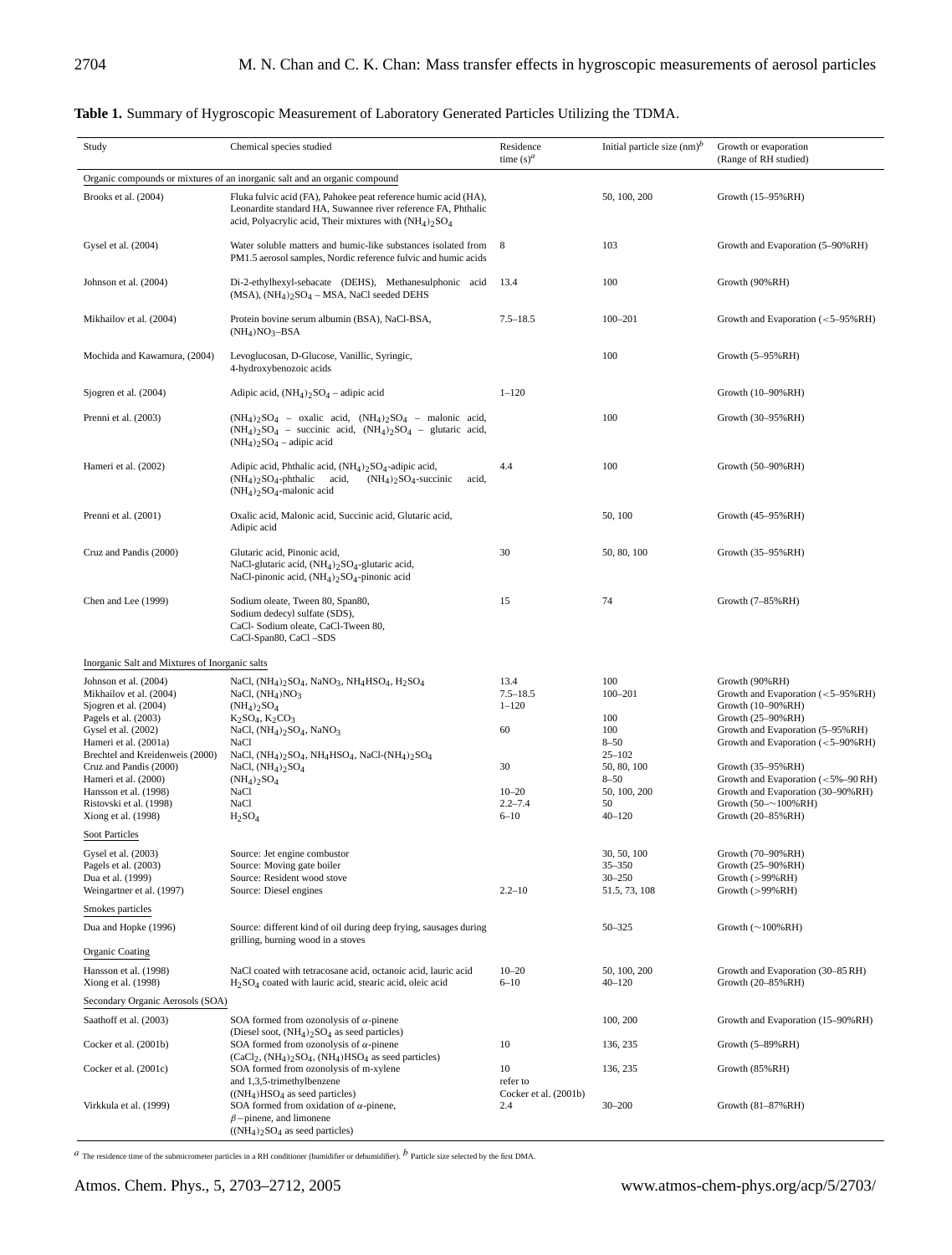# **Table 2.** Summary of Hygroscopic Measurement of Atmospheric Particles Utilizing the TDMA.

| Study                          | Sampling Period and Location                                                     | Residence Time $(s)^d$                                        | Chemical Species <sup>b</sup>                               | Initial Particle Size $(nm)^c$<br>(RH in the dryer)                        | Growth or Evaporation<br>(Range of RH Studied)  |
|--------------------------------|----------------------------------------------------------------------------------|---------------------------------------------------------------|-------------------------------------------------------------|----------------------------------------------------------------------------|-------------------------------------------------|
| Carrico et al. (2005)          | July-September, 2002, Yosemite National<br>Park, California, U.S.                | $\sim$ 2.5                                                    | $(NH_4)_2SO_4$                                              | 100, 200<br>(drying $RH: <5%RH$ )                                          | Growth (40-90%RH)                               |
| Ferron et al. (2005)           | Winter, summer and fall, 1998, Bavaria,<br>Germany                               |                                                               | NaCl                                                        | 50, 100, 150, 250                                                          | Growth (85%RH)                                  |
| Santarpia et al. (2005)        | August and September, 2002, Texas, U.S.                                          |                                                               | NaCl                                                        | $12 - 400$                                                                 | Growth and Evaporation (30-85% RH)              |
| Aklilu and Mozurkewich (2004)  | August, 2001, British Columbia, Canada                                           |                                                               | $(NH_4)_2SO_4$                                              | (drying RH: 20%RH)<br>50, 80, 114, 160<br>(drying RH: 15%RH)               | Growth (50-85%RH)                               |
| Gasparini et al. (2004)        | June-October, 2001, Texas, U.S.                                                  |                                                               | NaCl                                                        | $25 - 344$                                                                 | Growth (84%RH)                                  |
| Rissler et al. (2004)          | July, 2001, Balbina, Amazonia, Brazil                                            |                                                               | $(NH_4)_2SO_4$                                              | (drying RH: 20%RH)<br>$20 - 265$                                           | Growth (90%RH)                                  |
| Santarpia et al. (2004)        | August, 2002, Texas, U.S.                                                        |                                                               | NaCl                                                        | (drying RH: $RH<10%$ )<br>160, 320                                         | Growth and Evaporation (30-85% RH)              |
| Chen et al. (2003)             | October-December, 2001, Taipei, Taiwan                                           | 6                                                             | NaCl, (NH <sub>4</sub> ) <sub>2</sub> SO <sub>4</sub>       | (drying RH: 20%RH)<br>53, 82, 95, 202                                      | Growth (60-90%RH)                               |
| Massling et al. (2003)         | January-February, 1999, Atlantic Ocean and<br>February-March, 1999, Indian Ocean |                                                               | NaCl,<br>$(NH_4)_2SO_4$                                     | (drying RH: <20%RH)<br>50, 150, 250<br>(drying $RH: <5%RH$ )               | Growth (30, 55, 75, 90%RH)                      |
| Nessler et al. (2003)          | February-March, 2000,<br>Jungfraujoch, Switzerland                               | 60 refer to Weingart-<br>ner et al. (2002)                    | KCl                                                         | 50, 100, 250<br>(drying RH: $\sim$ 10%RH)                                  | Growth (10-85%RH)                               |
| Baltensperger et al. (2002)    | May-June, 1998, Bresso, Milan, Italy                                             | 60 refer to Weingart-<br>ner et al. (2002)                    |                                                             | $50 - 200$<br>(drying RH: < 30%RH)                                         | Growth (90%RH)                                  |
| Busch et al. (2002)            | July-August, Falkenberg, Berlin, Germany                                         |                                                               | NaCl                                                        | 50, 100, 150, 250                                                          | Growth (60 and 90%RH)                           |
| Buzorius et al. (2002)         | Cheju Island, Republic of South Korea                                            |                                                               | $(NH_4)$ <sub>2</sub> SO <sub>4</sub>                       | 250                                                                        | Growth $(>90\% RH)$                             |
| Roberts et al. (2002)          | March-April, 1998, Amazonia, Brazil                                              |                                                               | NaCl, $(NH4)2SO4$                                           | $35 - 264$                                                                 | Growth (70 and 90%RH)                           |
| Vakeva et al. (2002a)          | 1997-1999, Helsinki, Luukki, Hyytiala,<br>Finland and Western Ireland            |                                                               | $(NH_4)_2SO_4$                                              | (drying RH: < 10%RH)<br>10, 20                                             | Growth (90%RH)                                  |
| Vakeva et al. (2002b)          | September, 1998, and June, 1999,<br>west coast of Ireland                        |                                                               | $(NH_4)_2SO_4$                                              | $8 - 20$                                                                   | Growth (90%RH)                                  |
| Weingartner et al. (2002)      | March, 2000, Jungfraujoch, Switzerland                                           | 60                                                            | $(NH_4)_2SO_4$                                              | 50, 100, 250                                                               | Growth (10-85%RH)                               |
| Zhou et al. (2002)             | March-April, 1998, Amazonia, Brazil                                              |                                                               | NaCl, (NH <sub>4</sub> ) <sub>2</sub> SO <sub>4</sub>       | (drying RH: <15%RH)<br>$35 - 264$                                          | Growth (90%RH)                                  |
| Cocker et al. (2001a)          | August-September, 1999,<br>Pasadena, California, U.S.                            |                                                               |                                                             | (drying RH: < 5%RH)<br>50, 150<br>(drying RH<10%RH)                        | Growth (89%RH)                                  |
| Hameri et al. (2001b)          | Hyytiala forest, Finland                                                         | 0.1 (residence time in<br>RH conditioner)                     | $(NH_4)$ <sub>2</sub> SO <sub>4</sub>                       | $20 - 365$<br>(drying RH: <5%RH)                                           | Growth (90%RH)                                  |
| Zhou et al. (2001)             | July-August, 1996, Arctic Ocean                                                  |                                                               | NaCl                                                        | 15, 35, 50, 165                                                            | Growth (50, 70, 90%RH)                          |
| Dick et al. (2000)             | July-August, 1995, Great Smoky Mountain<br>National Park, U.S.                   | $1.3 - 5.0$                                                   |                                                             | (drying RH: < 10%RH)<br>50, 100, 200, 300, 400<br>(drying RH: $\sim$ 5%RH) | Growth $(5-85%RH)$                              |
| Swietlicki et al. (2000)       | June–July, 1997, 5 sites in the subtropical North 1–2<br>Eastern Atlantic        |                                                               | NaCl, $(NH4)2SO4$                                           | 35-440<br>(drying RH: < 10%RH)                                             | Growth $(<10\% - 90\% RH)$                      |
| Swietlicki et al. (1999)       | March-April, 1995, Great Dun Fell, England                                       |                                                               | NaCl                                                        | $35 - 265$<br>(drying RH: < 10%RH)                                         | Growth (90%RH)                                  |
| Berg et al. (1998)             | October-November, 1995, Pacific Ocean<br>November-December, 1995, Southern Ocean |                                                               | NaCl, $(NH4)2SO4$                                           | $35 - 165$<br>$(DMA1: <10\%RH)$                                            | Growth (89 or 90%RH)<br>Evaporation (50, 60%RH) |
| Covert et al. (1998)           | November and December, 1995, Cape Grim,<br>Tasmania                              |                                                               |                                                             | 30, 50, 150, 250<br>(drying RH: $\sim$ 25% RH)                             | Growth (90%RH)                                  |
| Svenningsson et al. (1997)     | April and May, 1993, Great Dun Fell, England                                     |                                                               | NaCl, $(NH4)2SO4$                                           | 50, 75, 110, 165, 265                                                      | Growth (90%RH)                                  |
| McMurry et al. (1996)          | September, 1994, Minneapolis, U.S.                                               |                                                               |                                                             | (drying $RH: < 20\% RH$ )<br>300-400<br>(drying RH: 48%RH)                 | Growth (87%RH)                                  |
| Saxena et al. (1995)           | Grand Canyon and Los Angeles, U.S.                                               | $1.3 - 5.0$ refer to Mc-<br>Murry and Stolzen-<br>burg (1989) | NaCl,<br>$H_2SO_4$<br>$(NH_4)$ <sub>2</sub> SO <sub>4</sub> | $16 - 500$<br>(drying RH: ambient RH)                                      | Growth (80-93%RH)                               |
| Pitchford and McMurry (1994)   | January-March, 1990, Grand Canyon National<br>Park, Arizona, U.S.                |                                                               |                                                             | 15-400                                                                     | Growth (3-90%RH)                                |
| Svenningsson et al. (1994)     | October and November, 1990,<br>Kleiner Feldberg, Taunus, Germany                 |                                                               |                                                             | 50, 150, 300<br>$(DMA1: ~10-20% RH)$                                       | Growth $(<$ 20-85% RH)                          |
| Covert and Heintzenberg (1993) | March and April, 1989, Ny Alesund, Svalbard                                      |                                                               | $(NH_4)_2SO_4$                                              | 110, 200, 310                                                              | Growth (90%RH)                                  |
| Zhang et al. (1993)            | 1987 and 1990, Claremont, Los Angeles and<br>Grand Canyon, U.S.                  | $1.3 - 5.0$ refer to Mc-<br>Murry and Stolzen-<br>burg (1989) | NaCl, $H2SO4$ ,<br>$(NH_4)_2SO_4$                           | (DMA1: 20% RH)<br>15-400<br>(drying RH: ambient RH)                        | Growth $(3-90%RH)$                              |
| Svenningsson et al. (1992)     | November, 1989 Po Valley, Italy                                                  |                                                               | NaCl, $(NH4)2SO4$                                           | 30, 50, 100, 150, 200                                                      | Growth (85%RH)                                  |
| McMurry and Stolzenburg (1989) | June and September, 1987, Claremont,<br>Los Angeles, U.S.                        | $1.3 - 5.0$                                                   | NaCl, $H2SO4$ ,<br>$(NH_4)_2SO_4$                           | 50, 200, 500<br>(drying RH: ambient RH)                                    | Growth (7-90%RH)                                |

 $a$  The residence time of the submicrometer particles in a RH conditioner (humidifier or dehumidifier).  $b$  Chemical species used to check the performance of the TDMA system.  $c$  Particle size selected by the first DMA. I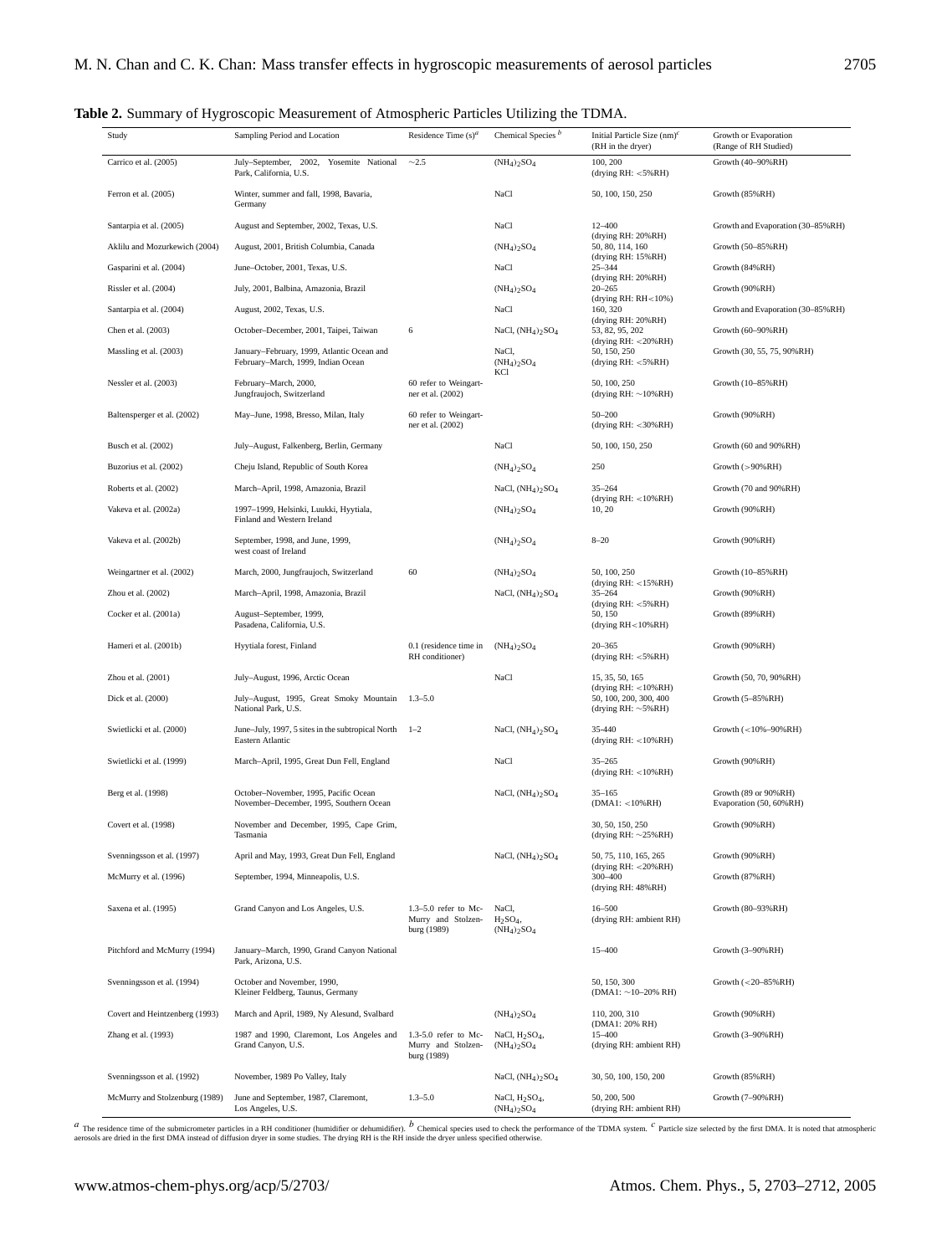## **2 Measurement techniques**

TDMA and the electrodynamic balance (EDB) (Richardson and Spann, 1984; Cohen et al., 1987; Ray et al., 1989; Chan et al., 1992; Tang and Munkelwitz, 1993, 1994; Chan and Chan, 2003) are the most commonly used techniques for hygroscopicity measurements and their measurements are often compared. Comprehensive summaries of previous laboratory studies have been presented by Martin (2000) and Kanakidou et al. (2005). A summary of laboratory TDMA studies has been presented in Table 1. Other techniques include single particle mass spectrometry (Ge et al., 1996, 1998), ambient-dry aerosol size spectrometer (Stanier et al., 2004), RH-controlled nephelometry (ten Brink et al., 2000), aerosol cell–microscope system (Pant et al., 2004; Parsons et al., 2004), aerosol flow tube–Fourier Transform Infrared (FTIR) system (Brooks et al., 2003; Braban and Abbatt, 2004), RHcontrolled optical particle counter (Ames et al., 2000; Hand et al., 2000; Kreisberg et al., 2001), filter-based analysis by beta attenuation (or gravitational method) (Hitzenberger et al., 1997; Speer et al., 1997), and water activity measurements of bulk aqueous solutions (Brooks et al., 2002; Wise et al., 2003; Marcolli et al., 2004).

We focus our discussions on TDMA measurements in this paper. A typical TDMA system consists of a diffusion dryer, two differential mobility analyzers (DMA), an RH conditioner (humidifier or dehumidifier) set between the two DMA, and a condensation particle counter (CPC). Initially, atmospheric (or laboratory-generated) polydispersed particles are dried in a diffusion dryer. Monodispersed particles (a few to hundreds of nanometers in mobility diameter) selected by a DMA are then passed through the RH conditioner, in which humidification of the particles takes place. The size of the particles leaving the RH conditioner is measured with the other DMA and the CPC (Rader and McMurry, 1986; Mc-Murry and Stolzenburg, 1989). Different configurations of TDMA systems have been employed in atmospheric aerosol studies (Chuang, 2003; Santarpia et al., 2004). The TDMA reports the relative change in the particle mobility diameter or the growth factor,  $G_f$ , which is the ratio of the particle diameter at a high RH to a dry particle diameter at reference RH, as a function of RH.

An EDB utilizes a combination of an alternating current electric field and a direct current electric field to levitate single particles (Davis, 1997). A charged particle can be levitated and kept stationary when the electrostatic force it experiences balances its weight. Hence, relative mass measurements due to humidity changes can be made by adjusting the DC voltage required to make the particle stationary. In hygroscopicity measurements, the measurements of a particle under multiple stepwise increases (or decreases) in RH and the mass of the particle is determined as a function of RH. Data in terms of the mass ratio or the mass fraction of the solute are reported at different RH. The data can be converted to  $G_f$  (or vice versa) with the determination of the particle density for comparison with the TDMA measurements. In contrast to the TDMA, the EDB measures the hygroscopicity of the particles that are few to tens of  $\mu$ m in diameter and it can only measure laboratory-generated particles.

## **3 Equilibrium measurement**

Theoretical analysis of the gas-particle equilibrium time scales for the water uptake for a non-volatile particle is available in the literature (Kerminen, 1997). In gas condensation, the flux of a species into a single particle,  $I_i$ , can be described by:

$$
I_i\left(d_p\right) = \frac{2\pi D_i[C_i - C_{i,eq}\left(d_p\right)]}{1 + 2\lambda/\alpha_i d_p} \tag{1}
$$

where  $d_p$  is the particle diameter,  $D_i$  is the gas-phase diffusion coefficient of the species, i,  $C_i$  and  $C_{i,eq}$  are its concentration in the gas phase and over the particle surface, respectively,  $\lambda$  is the air mean free path, and  $\alpha$  is the accommodation coefficient accounting for the imperfect accommodation of the species on the particle surface. Kerminen (1997) estimated the time required for the achievement of water equilibrium to be between  $8 \times 10^{-6}$ s and 0.1 s for 100 nm and 500 nm particles at 90%RH and at 0◦C and 25◦C with different accommodation coefficients (0.001 to 1). The typical residence time of a few seconds in the RH conditioner in TDMA measurements is adequate for most equilibrium hygroscopic measurements. Significantly longer equilibrium time may be required when the accommodation coefficient is much less than 0.001. Chuang (2003) found that some atmospheric particles exhibited equilibrium time scale in the order of seconds to tens of seconds in their TDMA measurements. He estimated that the accommodation coefficients of these particles are in the range of  $10^{-4}$  to  $10^{-5}$ . This falls into the lower range of values reported in laboratory experiments using model aerosols with single component films. Atmospheric particles containing organic films resulting in an accommodation coefficient in the range of 10−<sup>4</sup> to 10−<sup>5</sup> may not achieve equilibrium in TDMA experiments.

Most researchers choose NaCl or  $(NH_4)_2SO_4$  particles to verify the time scale for equilibrium measurements with the implicit assumption that the water vapor-particle equilibrium is also achieved for other particles, including atmospheric particles, in the same time scale (order of seconds). However, in addition to possibility of having particles of a very low accommodation coefficient, transport effects in very viscous particles can also hinder gas-particle equilibrium (Seinfeld, 1986; Kerminen, 1997; Chan et al., 1998). Chan and coworkers have experimentally shown that the achievement of equilibrium of some aqueous droplets can be hindered by the transport limitation inside the droplets in their EDB measurements. For example, Chan et al. (2000) found that there is a significant retardation of water evaporation (and growth)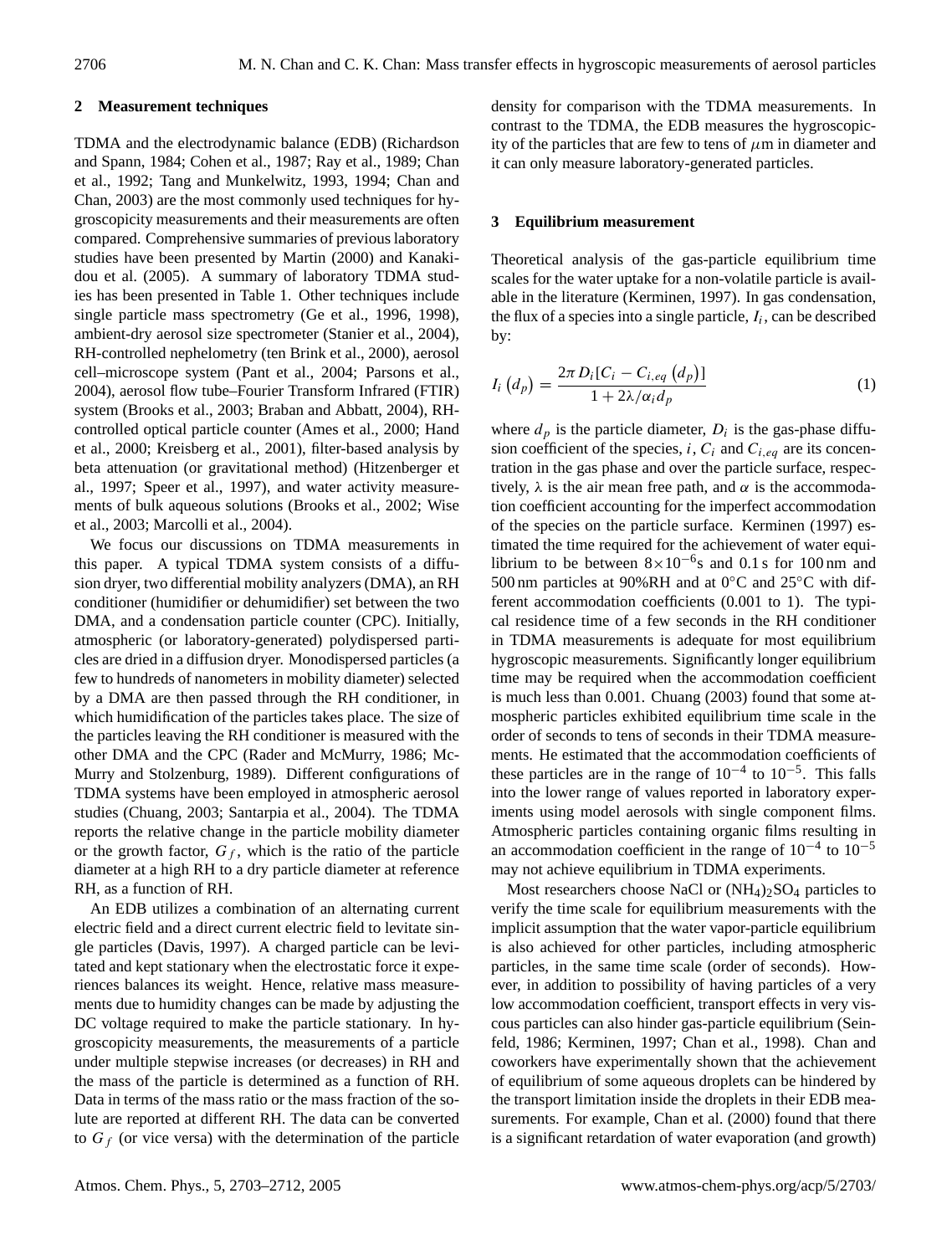rate of magnesium sulfate (MgSO<sub>4</sub>) droplets at high concentrations (at low RH). Using Raman spectroscopy, Zhang and Chan (2000) attributed this delay to the formation of contact ion pairs and chain structures in highly concentrated droplets of MgSO4. Moreover, Peng et al. (2001) observed that glutaric acid particles took a significant longer time (∼10 h) to completely deliquesce, compared to other dicarboxylic acids and multifunctional acids particles (∼40 min). This mass transfer limitation in the growth process was also observed in sodium pyruvate particles by Peng and Chan (2001). These significant retardations in growth or evaporation rates were not found for NaCl or  $(NH_4)_2SO_4$  particles in their EDB measurements. Overall, mass transfer effects in hygroscopic measurements of ambient particles and laboratory generated particles are possible if the particles are not allowed to have sufficient time to achieve their equilibrium sizes in the RH conditioner. Residence time of a few seconds may not be adequate, depending on the nature of the particles.

#### **4 Mass transfer effects in the TDMA measurements**

#### 4.1 Laboratory measurements

A number of hygroscopicity measurements of inorganic salt particles (e.g., NaCl,  $(NH_4)_2SO_4$ , and  $NH_4NO_3$ ) using TDMA and EDB have been reported. There is a general agreement on the hygroscopicity of typical inorganic salt particles although some discrepancies between the data have been observed. For example, different crystallization characteristics of some supersaturated droplets (e.g.,  $NH<sub>4</sub>NO<sub>3</sub>$ ) have been attributed to the presence of impurities that may have heterogeneously seeded the crystallization (Martin, 2000).

The hygroscopicity of glutaric acid particles as a function of RH has been measured by Cruz and Pandis (2000) and Prenni et al. (2001) using TDMA and by Peng et al. (2001) using EDB. Cruz and Pandis (2000) reported a  $G_f$  of approximately 1.10 at 90%RH. On the other hand, Prenni et al. (2001) reported a  $G_f$  of 1.29, which is close to a  $G_f$ of 1.30 reported by Peng et al. (2001). Solute evaporation loss in semi-volatile glutaric acid particles, the Kelvin effect, and the shape factor in converting the mobility diameter to the geometric diameter do not account for the differences in the  $G_f$ . The results of Peng et al. (2001) and Prenni et al. (2001) were consistent with those inferred from the water activity measurements of aqueous glutaric acid solution after deliquescence, suggesting that the glutaric acid particles had reached their equilibrium sizes.

Furthermore, Peng et al. (2001) observed that glutaric acid particles continued to absorb water for several hours during deliquescence at 83–85%RH, which was much longer than the approximately 40 min required for other dicarboxylic acid particles (e.g., malonic acid) to reach their equilibrium sizes in their EDB measurements (the rather long equilibration time in EDB measurements is because of the time required to change the RH inside the EDB). This observation suggested that glutaric acid particles exhibited a strong kinetic effect during deliquescence and required a longer equilibrium time than did inorganic salt and the other dicarboxylic acid particles they studied. Although Cruz and Pandis (2000) reported that NaCl and  $(NH<sub>4</sub>)<sub>2</sub>SO<sub>4</sub>$  particles attained their equilibrium sizes with residence times longer than 10 s, the residence time of the glutaric acid particles was not tested. Peng et al. (2001) attributed the lower  $G_f$ of glutaric acid particles reported by Cruz and Pandis (2000) after deliquescence to the mass transfer effects in the TDMA growth measurements. These observations suggest that the time required for NaCl and  $(NH_4)_2SO_4$  particles to achieve their equilibrium sizes may not necessarily be sufficient for particles of other chemical systems, including possibly atmospheric particles.

Various studies have reported the dependence of  $G_f$  of the particles on the residence time. Ristovski et al. (1998) observed that the  $G_f$  of NaCl particles increased from approximately 1.1 to 1.9 at 90%RH when the residence time increased from 2.2s to 7.4s. Cruz and Pandis (2000) reported that the  $G_f$  of NaCl and (NH<sub>4</sub>)<sub>2</sub>SO<sub>4</sub> particles after humidification were independent of the residence time only when the residence time was longer than 10s but not shorter. Sjogren et al. (2004) found that  $(NH_4)_2SO_4$ -adipic acid particles (50 wt% and 76wt% adipic acid) exhibited a lower  $G_f$  at a residence time of less than 4 s than the  $G_f$  at more than 4 s at 78–91%RH after deliquescence.

Xiong et al. (1998) found that submicrometer sulfuric acid  $(H<sub>2</sub>SO<sub>4</sub>)$  particles attained their equilibrium size within 6 s. On the other hand, the  $G_f$  of H<sub>2</sub>SO<sub>4</sub> particles coated with three monolayers of lauric acid further increased as the residence time increased from 6 s to 10 s, providing evidence that the coated  $H<sub>2</sub>SO<sub>4</sub>$  particles had not yet reached their equilibrium size within 6 s. Organic films can act a physical barrier to retard the water condensation (or evaporation) rate in planar solutions and on particle surfaces (Gill et al., 1983; Barnes, 1986) and can lower the accommodation coefficient (Pandis et al., 1995). A summary of laboratory studies on the evaporation and condensation rates of water vapor from particles in the presence of organic films has been presented by Chuang (2003).

#### 4.2 Field measurements

Unlike for laboratory-generated particles, the chemical compositions of atmospheric particles are generally unknown a priori and comparison of measurements with literature data on the identified chemical systems is not practical. Previous studies on the hygroscopicity of atmosphere particles using TDMA have been summarized by Cocker et al. (2001a) and Kanakidou et al. (2005). These studies and more recent field studies are summarized in Table 2. The performance of the TDMA is usually checked by measuring the hygroscopicity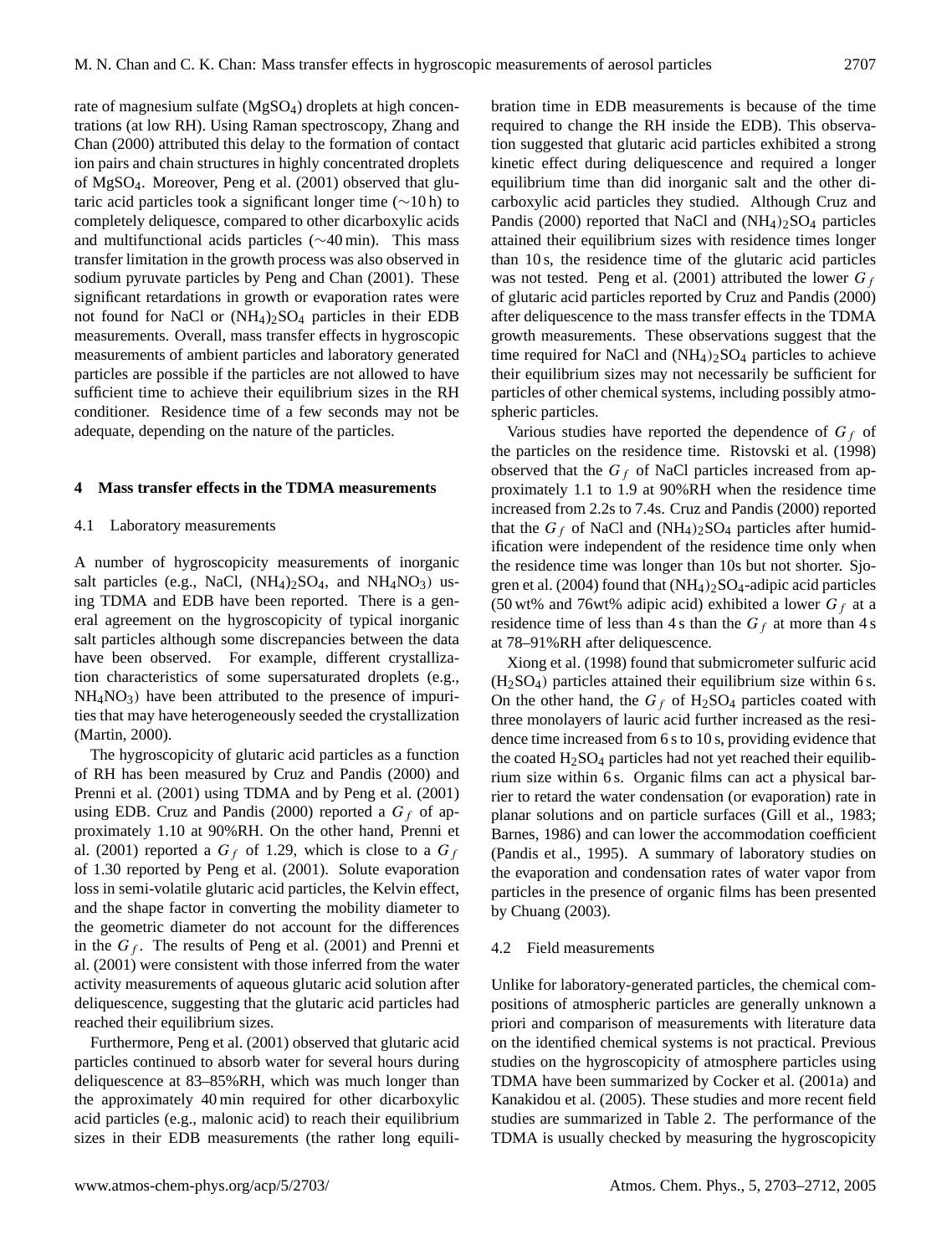of NaCl and  $(NH_4)_2SO_4$  particles, whose hygroscopic properties ( $G_f$ , deliquescence RH, crystallization RH) are well known. As can be seen in Table 2, the residence time of submicrometer atmospheric particles in the RH conditioner is usually not explicitly stated in the studies. The reported values are usually on the order of a few seconds  $(< 6 s)$ , which is often presumed to be sufficient to capture the hygroscopicity of atmospheric particles.

Chuang (2003) conducted an experiment in which atmospheric particles were humidified in two tandem humidifiers (instead of one in conventional TDMA measurements) to determine the equilibrium time scale of water uptake for atmospheric particles. He reported that most atmospheric particles reached their equilibrium sizes in less than 2 s to 3 s at ∼90%RH during both the dry and wet seasons in Mexico City. On the other hand, a small number of atmospheric particles (0 to 2% depending on particle size and season) exhibited equilibrium time scales longer than 3s but less than approximately 33 s. He found that these atmospheric particles with diameters of 50 nm and 100 nm leaving the first humidifier further grew to 59–97.7 nm and 122–181 nm at ∼90%RH, respectively, after further humidification in the second humidifier. Such results suggest that the assumption of reaching equilibrium within 2–3 s in the first humidifier may substantially underestimate the water content and size of some atmospheric particles.

Chuang (2003) also postulated that these atmospheric particles exhibiting longer equilibrium times have an approximate accommodation coefficient in the range of  $1 \times 10^{-5}$  to  $4 \times 10^{-5}$  and may have a coating of organic film. Although the portion of atmospheric particles requiring longer equilibrium times in the TDMA is small in Chuang's study, organic films have been commonly found on atmospheric particles (Gill et al., 1983; Pofasi et al., 1998, 2003; Russell et al., 2002; Tervahattu et al., 2002ab; Li et al., 2003). To date, field TDMA studies have assumed that a few seconds is long enough residence time for atmospheric particles, including particles with organic coatings and water-inhibiting substances, to achieve their equilibrium size (Swietlicki et al., 2000). McMurry and Stolzenburg (1989) pointed out that the effects of organic coatings or surfactants in atmospheric particles on the equilibrium time are unknown. It is possible that an organic coating or surface-active compounds can hinder the transport of water across the particle/air interface and result in non-equilibrium growth measurements in field studies using a TDMA (Xiong et al., 1998).

### **5 Conclusions**

This paper considers the issue that, due to the short residence time allowed to bring particles to equilibrium, there is a possibility of mass transfer effects complicating equilibrium hygroscopicity measurements in a TDMA in field and laboratory measurements. The equilibrium time of a few seconds is adequate for equilibrium particle growth/evaporation in typical inorganic salt particles such as NaCl and  $(NH_4)$ <sub>2</sub>SO<sub>4</sub>, but it may not be adequate for other particles such as those coated with organic layers. Chan and coworkers have found significant mass transfer effects in EDB hygroscopicity measurements for some inorganic salt particles such as MgSO<sub>4</sub> (Ha and Chan, 1999; Zhang and Chan, 2000) and organic particles such as sodium pyruvate, arginine, and asparagine (Peng and Chan, 2001; Chan et al., 2005). Although particles studied in the EDB are 2 orders of magnitude larger and would take a longer equilibration time than those studied in the TDMA, these results suggest the possibility that longer equilibrium time scales may be required for TDMA measurements of these single or multicomponent particles, as discussed for glutaric acid particles earlier. Equilibrium measurements of other chemical systems with the selected residence time in TDMA measurement can be assessed by comparing the results from known studies or bulk water activity data at high RH if available.

Mass transfer effects may also complicate measurements in other types of aerosol flow-through systems that have residence times on the order of seconds for humidification or dehumidification (e.g., RH controlled nephelometry, ambientdry aerosol size spectrometer, and aerosol flow tube–FTIR system) and for the activation of particles to form clouds under supersaturated conditions. We recommend that, in addition to reporting the particle size chosen for growth studies, the residence time should also be explicitly reported and that measurements in a range of residence times be tested.

*Acknowledgement.* This work was funded by a HKUST grant (HKUST DAG04/05.EG17). The authors gratefully thank E. Swietlicki for his insightful comments and suggestions on the manuscript.

Edited by: A. Laaksonen

## **References**

- Aklilu, Y. A. and Mozurkewich, M.: Determination of external and internal mixing of organic and inorganic aerosol components from hygroscopic properties of submicrometer particles during a field study in the Lower Fraser Valley, Aerosol Sci. Technol., 38, 140–154, 2004.
- Ames, R. B., Hand, J. L., Kreidenweis, S. M., Day, D. E., and Malm, W. C.: Optical measurements of aerosol size distributions in Great Smoky Mountains National Park: dry aerosol characterization, J. Air Waste Management Association, 50, 665–676, 2000.
- Baltensperger, U., Streit, N., Weingartner, E., Nyeki, S., Prevot, S. H., Van Dingenen, R., Virkkula, A., Putaud, J.-P., Even, A., ten Brink, H., Blatter, A., Neftel, A., and Gaggeler, H. W.: Urban and rural aerosol characterization of summer smog events during the PIPAPO field campaign in Milan, Italy, J. Geophys. Res., 107(D22), 8193, doi:10.1029/2001JD001292, 2002.
- Barnes, G. T.: The effects of monolayers on the evaporation of liquids, Adv. Colloid Interface Sci., 25, 89–200, 1986.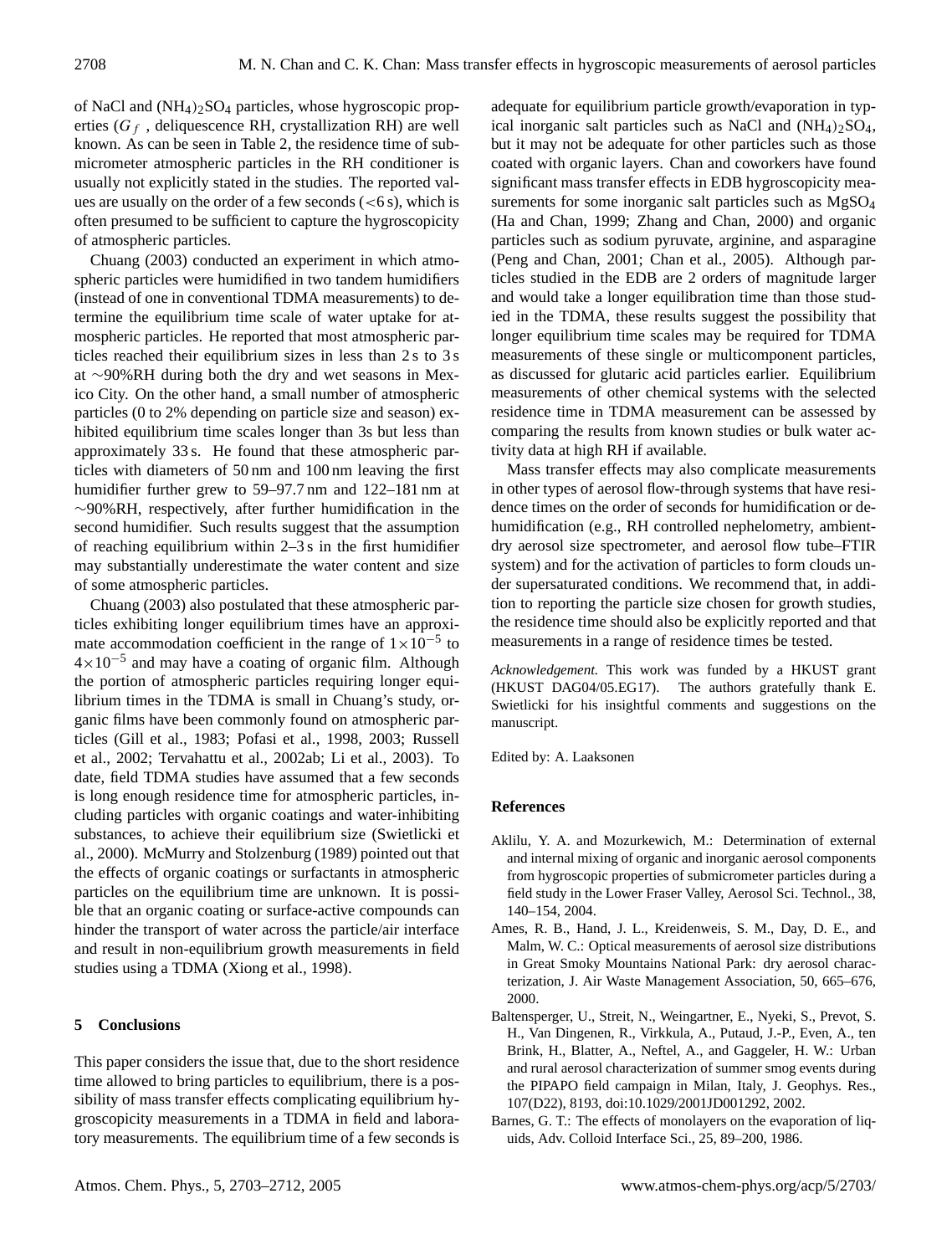- Berg, O. H., Swietlicki, E., and Krejci, R.: Hygroscopic growth of aerosol particles in the marine boundary layer over the Pacific and Southern Oceans during the First Aerosol Characterization Experiment (ACE 1), J. Geophys. Res., 103(D13), 16 535– 16 545, 1998.
- Bilde, M. and Svenningsson, B.: CCN activation of slightly soluble organics: Importance of small amounts of inorganic salt and particle phase, Tellus, 56B, 128–134, 2004.
- Braban, C. F. and Abbatt, J. P. D.: A study of the phase behavior of internally mixed ammonium sulfate – malonic acid aerosols, Atmos. Chem. Phys., 4, 1451–1459, 2004,
	- **[SRef-ID: 1680-7324/acp/2004-4-1451](http://direct.sref.org/1680-7324/acp/2004-4-1451)**.
- Brechtel, F. J. and Kreidenweis, S. M.: Predicting particle critical supersaturation from hygroscopic growth measurement in the humidified TDMA. Part II: Laboratory and ambient studies, J. Atmos. Sci., 57, 1872–1887, 2000.
- Brooks, S. D., Wise, M. E., Cushing, M., and Tolbert, M. A.: Deliquescence behavior of organic/ammonium sulfate aerosol, Geophys. Res. Lett., 29, 1917, doi:10.1029/2002GL014733, 2002.
- Brooks, S. D., Garland, R. M., Wise, M. E., Prenni, A. J., Cushing, M., Hewitt, E., and Tolbert, M. A.: Phase changes in internally mixed maleic acid/ammonium sulfate aerosols, J. Geophys. Res., 108, 4487, doi:10.1029/2002JD003204, 2003.
- Brooks, S. D., DeMott, P. J., and Kreidenweis, S. M.: Water uptake by particles containing humic materials and mixtures of humic materials with ammonium sulfate, Atmos. Environ., 38(13), 1859–1868, 2004.
- Busch, B., Kandler, K., Schütz, L., and Neusüß, C.: Hygroscopic properties and water-soluble volume fraction of atmospheric particles in the diameter range from 50 nm to 3.8  $\mu$ m during LACE 98, J. Geophys. Res., 107, 8119, doi:10.1029/2000JD000228, 2002.
- Buzorius, G., Zelenyuk, A., Brechtel, F., and Imre, D.: Simultaneous determination of individual ambient particle size, hygroscopicity and composition, Geophys. Res. Lett., 29, 1974, doi:10.1029/2001GL014221, 2002.
- Carrico, C. M., Kreidenweis, S. M., Malm, W. C., Day, D. E., Lee, T., Carrillo, J., McMeeking, G. R., and Collett Jr., J. L.: Hygroscopic growth behavior of a carbon-dominated aerosol in Yosemite national park, Atmos. Environ., 39, 1393–1404, 2005.
- Chan, C. K., Flagan, R. C., and Seinfeld, J. H.: Water activities of  $NH_4NO_3/(NH_4)_2SO_4$  solutions, Atmos. Environ., 26, 1661– 1673, 1992.
- Chan, C. K., Liang, Z., Zheng, J., Clegg, S. L., and Brimblecombe, P.: Thermodynamic properties of aqueous aerosols to high supersaturation. I. Measurements of water activity of the system Na<sup>+</sup>-Cl<sup>-</sup>-NO<sub>3</sub><sup>-</sup>-SO<sub>4</sub><sup>2</sup><sup>-</sup>-H<sub>2</sub>O, Aerosol Sci. Technol., 27, 324–344, 1997.
- Chan, C. K., Flagan, R. C., and Seinfeld, J. H.: In-situ study of single aqueous droplet solidification of ceramic precursors used for spray pyrolysis, J. Am. Ceram. Soc., 82(3), 646–648, 1998.
- Chan, C. K., Choi, M. Y., and Zhang, Y.: Observation of mass transfer limitation in evaporation of single levitated droplets, J. Aerosol Sci., 31(S1), S989–S990, 2000.
- Chan, M. N. and Chan, C. K.: Hygroscopic properties of two model humic-like substances and their mixtures with inorganics of atmospheric importance, Environ. Sci. Technol., 37, 5109–5115, 2003.
- Chan, M. N., Choi, M. Y., Ng, N. L., and Chan, C. K.: Hygroscopicity of water-soluble organic compounds in atmospheric aerosols: Amino acid and biomass burning derived organic species, Environ. Sci. Technol., 39, 1555–1562, 2005.
- Chen, Y. and Lee, W. M.: Hygroscopic properties of inorganic salt aerosol with surface active organic compounds, Chemosphere, 38, 2431–2448, 1999.
- Chen, L. Y., Jeng, F. T., Chen, C. C., and Hsiao, T. C.: Hygroscopic behavior of atmospheric aerosol in Taipei, Atmos. Environ., 37, 2069–2075, 2003.
- Chuang, P. Y.: Measurement of the timescale of hygroscopic growth for atmospheric aerosols, J. Geophys. Res., 108(D9), 4282, doi:10.1029/2002JD002757, 2003.
- Clegg, S. L., Brimblecombe, P., Liang, Z., and Chan, C. K.: Thermodynamic properties of aqueous aerosols to high supersaturation. II. A model of the system  $\text{Na}^+$ -Cl<sup>−</sup>-NO<sub>3</sub><sup>-</sup>-SO<sub>4</sub><sup>2</sup><sup>-</sup>-H<sub>2</sub>O, Aerosol Sci Technol., 27, 345–366, 1997.
- Clegg, S. L., Seinfeld, J. H., and Edney, E. O.: Thermodynamic modeling of aqueous aerosols containing electrolytes and dissolved organic compounds. II. An extended Zdanovskii-Stokes-Robinson approach, J. Aerosol Sci., 34, 667–690, 2003.
- Cocker, D. R., Whitlock, N. E., Flagan, R. C., and Seinfeld, J. H.: Hygroscopic properties of Pasadena, California aerosol, Aerosol Sci. Technol., 35, 637–647, 2001a.
- Cocker, D. R., Clegg, S. L., Flagan, R. C., and Seinfeld, J. H.: The effect of water on gas–particle partitioning of secondary organic aerosol. Part I: α-pinene/ozone system, Atmos. Environ., 35, 6049–6072, 2001b.
- Cocker, D. R., Mader, B. T., Kalberer, M., Flagan, R. C., and Seinfeld, J. H.: The effect of water on gas–particle partitioning of secondary organic aerosol: II. m-xylene and 1,3,5 trimethylbenzene photooxidation systems, Atmos. Environ., 35, 6073–6085, 2001c.
- Cohen, M. D., Flagan, R. C., and Seinfeld, J. H.: Studies of concentrated electrolyte solutions using the electrodynamic balance: 1. Water activities for single-electrolyte solutions, J. Phys. Chem., 91, 4563–4574, 1987.
- Covert, D. S. and Heintzenberg, J.: Size distributions and chemical properties of aerosol at NY Alesund, Svalbard, Atmos. Environ., 27, 2989–2997, 1993.
- Covert, D. S., Gras, J. L., Wiedensohler, A., and Stratmann, F.: Comparison of directly measured CCN with CCN modeled from the number-size distribution in marine boundary layer during ACE 1 at Cape Grim, Tasmania, J. Geophys. Res., 103, 16 597– 16 608, 1998.
- Cruz, C. N. and Pandis, S. N.: Deliquescence and hygroscopic growth of mixed inorganic-organic atmospheric aerosol, Environ. Sci. Technol., 34, 4313–4319, 2000.
- Davis, E. J.: A history of single aerosol particle levitation, Aerosol Sci. Technol., 26, 212–254, 1997.
- Dick, W. D., Saxena, P., and McMurry, P. H.: Estimation of water uptake by organic compounds in submicron aerosols measured during the Southeastern Aerosol and Visibility Study, J. Geophys. Res., 105, 1471–1479, 2000.
- Dua, S. K. and Hopke, P. K.: Hygroscopic growth of assorted indoor aerosols Aerosol Sci. Technol., 24, 151–160, 1996.
- Dua, S. K., Hopke, P. K., and Raunemaa, T.: Hygroscopicity of diesel aerosols, Water Air Soil Pollution, 112, 247–257, 1999.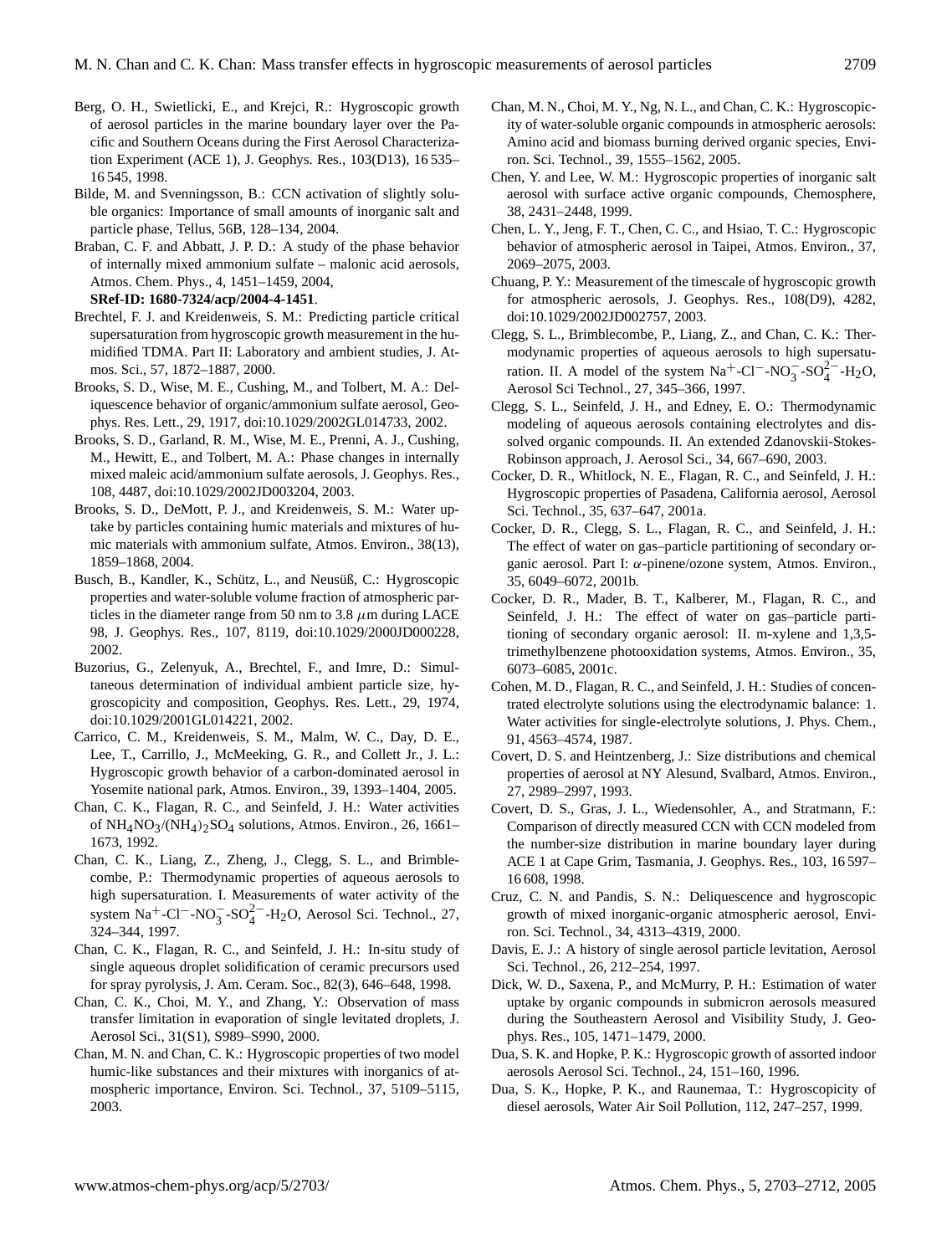- Ferron, G. A., Karg, E., Busch, B., and Heyder, J.: Ambient particles at an urban, semi-urban and rural site in Central Europe: Hygroscopic properties, Atmos. Environ., 39, 343–352, 2005.
- Gasparini, R., Li, R., and Collins, D. R.: Integration of size distributions and size-resolved hygroscopicity measured during the Houston Supersite for compositional categorization of the aerosol, Atmos. Environ., 38, 3285–3303, 2004.
- Ge, Z., Wexler, A. S., and Johnston, M. V.: Multicomponent aerosol crystallization, J. Colloid Interface Sci., 183, 68–77, 1996.
- Ge, Z., Wexler, A. S., and Johnston, M. V.: Deliquescence behavior of multicomponent aerosols, J. Phys. Chem., A 102, 173–180, 1998.
- Gill, R. S., Graedel, T. E., and Weschler, C. J.: Organic films on atmospheric aerosol particles, fog droplets, cloud droplets, raindrops, and snowflakes, Rev. Geophys., 22, 903–920, 1983.
- Gysel, M., Weingartner, E., and Baltensperger, U.: Hygroscopicity of aerosol particles at low temperatures. 2. Theoretical and experimental hygroscopic properties of laboratory generated aerosols, Environ. Sci. Technol., 36(1), 63–68, 2002.
- Gysel, M., Nyeki, S., Weingartner, E., Baltensperger, U., Giebl, H., Hitzenberger, R., Petzold, A., and Wilson, C. W.: Properties of jet engine combustion particles during the PartEmis experiment: Hygroscopicity at subsaturated conditions, Geophys. Res. Lett., 30, 1566, doi:10.1029/2003GL0.16896, 2003.
- Gysel, M., Weingartner, E., Nyeki, S., Paulsen, D., Baltensperger, U., Galambos, I., and Kiss, G.: Hygroscopic properties of water-soluble matter and humic-like organics in atmospheric fine aerosol, Atmos. Chem. Phys., 4, 35–50, 2004, **[SRef-ID: 1680-7324/acp/2004-4-35](http://direct.sref.org/1680-7324/acp/2004-4-35)**.
- Ha, Z. and Chan, C. K.: The water activities of  $MgCl_2$ ,  $Mg(NO_3)$ , MgSO4, and their mixtures, Aerosol Sci Technol., 31, 154–169, 1999.
- Hameri, K., Vakeva, M., Hansson, H.-C., and Laaksonen, A.: Hygroscopic growth of ultrafine ammonium sulfate aerosol measured using an ultrafine tandem differential mobility analyzer, J. Geophys. Res., 105, 22 231–22 242, 2000.
- Hameri, K., Laaksonen, A., Vakeva, M., and Suni, T.: Hygroscopic growth of ultrafine sodium chloride particles, J. Geophys. Res., 106, 20 749–20 757, 2001a.
- Hameri, K., Vakeva, M., Aalto, P. P., Kulmala, M., Swietlicki, E., Zhou, J.C., Seidl, W., Becker, E., and O'Dowd, C. D.: Hygroscopic and CCN properties of aerosol particles in boreal forests, Tellus, 53B, 359–379, 2001b.
- Hameri, K., Charlson, R., and Hansson, H.C.: Hygroscopic properties of mixed ammonium sulfate and carboxylic acid particles, AIChE, 48, 1309–1316, 2002.
- Hand, J. L., Ames, R. B., Kreidenweis, S. M., Day, D. E., and Malm, W. C.: Estimates of particle hygroscopicity during the Southeastern Aerosol and Visibility Study, J. Air Waste Management Association, 50, 677–685, 2000.
- Hansson, H. C., Rood, M. J., Koloutsou-Vakakis, S., Hameri, K., Orsini, D., and Wiedensohler, A.: NaCl aerosol particle hygroscopicity dependence on mixing with organic compounds, J. Atmos. Chem., 31(3), 321–346, 1998.
- Hitzenberger, R., Berner, A., Dusek, U., and Alabashi, R.: Humidity-dependent growth of size-segregated aerosol samples, Aerosol Sci. Technol., 27, 116–130, 1997.
- Hu, J. H. and Abbatt, J. P. D.: Reaction probabilities for  $N_2O_5$  hydrolysis on sulfuric acid and ammonium sulfate aerosols at room

temperature, J. Phys. Chem. A, 101, 871–878, 1997.

- Johnson, G. R., Ristovski, Z., and Morawska, L.: Method for measuring the hygroscopic behavior of lower volatility fractions in an internally mixed aerosol, J. Aerosol Sci., 35, 443–455, 2004.
- Kanakidou, M., Seinfeld, J. H., Pandis, S. N., Barnes, I., Dentener, F. J., Facchini, M. C., van Dingenen, R., Ervens, B., Nenes, A., Nielsen, C. J., Swietlicki, E., Putaud, J. P., Balkanski, Y., Fuzzi, S., Horth, J., Moortgat, G. K., Winterhalter, R., Myhre, C. E. L., Tsigaridis, K., Vignati, E., Stephanou, E. G., and Wilson, J.: Organic aerosol and global climate modelling: A review, Atmos. Chem. Phys., 5, 1053–1123, 2005,

**[SRef-ID: 1680-7324/acp/2005-5-1053](http://direct.sref.org/1680-7324/acp/2005-5-1053)**.

- Kerminen, V. M.: The effects of particle chemical character and atmospheric processes on particle hygroscopic properties, J. Aerosol Sci., 28, 121–132, 1997.
- Kreidenweis, S. M., Koehler, K., DeMott, P., Prenni, A. J., Carrico, C. and Ervens, B.: Water activity and activation diameters from hygroscopic data – Part 1: Theory and application to inorganic salts, Atmos. Chem. Phys., 5, 1357–1370, 2005, **[SRef-ID: 1680-7324/acp/2005-5-1357](http://direct.sref.org/1680-7324/acp/2005-5-1357)**.
- Kreisberg, N. M., Stolzenburg, M. R., Hering, S. V., Dick, W. D., and McMurry, P. H.: A new method for measuring the dependence of particle size distributions on relative humidity, with application to the Southeastern Aerosol and Visibility Study, J. Geophys. Res., 106(D14), 14 935–14 949, 2001.
- Li, J., Posfai, M., Hobbs, P. V., and Buseck, P. R.: Individual aerosol particles from biomass burning in southern Africa: 2 Compositions and aging of inorganic particles, J. Geophys. Res., 108(D13), 8484, doi:10.1029/2002JD002310, 2003.
- Liu, B. Y. H., Pui, D. Y. H., Whitby, K. T., Kittelson, D. B., Kousaka, Y., and McKenzie, R. L.: The aerosol mobility chromatograph: a new detector for sulfuric acid aerosols, Atmos. Environ., 12, 99–104, 1978.
- Marcolli, C., Luo, B. P., and Peter, T.: Mixing of the organic aerosol fractions: Liquids as the thermodynamically stable phases, J. Phys. Chem. A, 108, 2216–2224, 2004.
- Martin, S. T.: Phase transitions of aqueous atmospheric particles, Chem. Rev., 100, 3403–3453, 2000.
- Martin, S. T., Hung, H. M., Park, R. J., Jacob, D. J., Spurr, R. J. D., Chance, K. V., and Chin, M.: Effects of the physical state of tropospheric ammonium-sulfate-nitrate particles on global aerosol direct radiative forcing, Atmos. Chem. Phys., 4, 183–214, 2004, **[SRef-ID: 1680-7324/acp/2004-4-183](http://direct.sref.org/1680-7324/acp/2004-4-183)**.
- Massling, A., Wiedensohler, A., Busch, B., Neusüss, C., Quinn, P., Bates, T., and Covert, D.: Hygroscopic properties of different aerosol types over the Atlantic and Indian Oceans, Atmos. Chem. Phys., 3, 1377–1397, 2003,

**[SRef-ID: 1680-7324/acp/2003-3-1377](http://direct.sref.org/1680-7324/acp/2003-3-1377)**.

- McMurry, P. H. and Stolzenburg, M. R.: On the sensitivity of particle size to relative humidity for Los Angeles aerosols, Atmos. Environ., 23, 497–507, 1989.
- McMurry, P. H., Litchy, M., Huang, P. F., Cai, X. P., Turpin, B. J., Dick, W. D., and Hanson, A.: Elemental composition and morphology of individual particles separated by size and hygroscopicity with the TDMA, Atmos. Environ., 30, 101–108, 1996.
- Mikhailov, E., Vlasenko, S., Niessner, R., and Poschl, U.: Interaction of aerosol particles composed of protein and salts with water vapor: hygroscopic growth and microstructrual rearrangement, Atmos. Chem. Phys., 4, 323–350, 2004,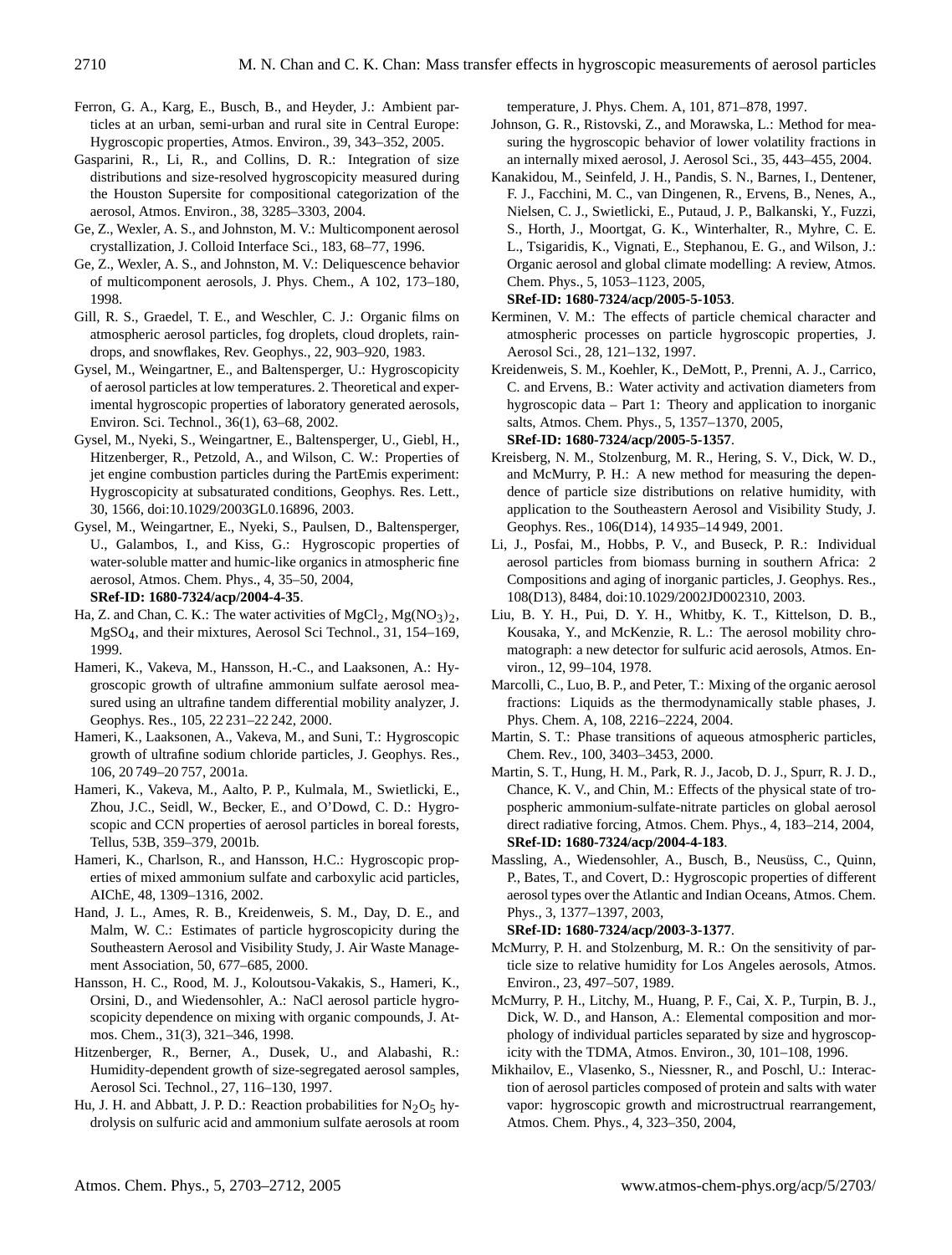**[SRef-ID: 1680-7324/acp/2004-4-323](http://direct.sref.org/1680-7324/acp/2004-4-323)**.

- Ming, Y. and Russell, L. M.: Thermodynamic equilibrium of organic-electrolyte mixtures in aerosol particles, AIChE, 48, 1331–1348, 2002.
- Mochida, M. and Kawamura, K.: Hygroscopic properties of levoglucosan and related organic compounds characteristics to biomass burning aerosol particles, J. Geophys. Res., 109, D21202, doi:10.1029/2004JD004962, 2004.
- Nessler, R., Bukowiecki, N., Henning, S., Weingartner, E., Calpini, B., and Baltensperger, U.: Simultaneous dry and ambient measurement of aerosol size distributions at the Jungfraujoch, Tellus, 53B, 808–819, 2003.
- Pagels, J., Strand, M. Rissler, J., Szpila, A., Gudmundsson, A., Bohgard, M., Lillieblad, L., Sanati, M., and Swietlicki, E. Characteristics of aerosol particles formed during grate combustion of moist forest residue, Atmos. Environ., 34, 1043–1059, 2003.
- Pandis, S. N., Wexler, A. S., and Seinfeld, J. H.: Dynamics of tropospheric aerosols, J. Phys. Chem., 99, 9646–9659, 1995.
- Pant, A., Fok, A., Parsons, M. T., Mak, J., and Bertram, A. K.: Deliquescence and crystallization of ammonium sulfate-glutaric acid and sodium chloride-glutaric acid particles, Geophys. Res. Lett., 31, L12111, doi:10.1029/2004GL020025, 2004.
- Parsons, M. T., Mak, J., Lipetz, S. R., and Bertram, A. K.: Deliquescence of malonic, succinic, glutaric, and adipic acid particles, J. Geophys. Res., 109, D06212, doi:10.1029/2003JD004075, 2004.
- Peng, C. and Chan, C. K.: The water cycles of water soluble organic salts of atmospheric importance, Atmos. Environ., 35, 1183– 1192, 2001.
- Peng, C., Chan, M. N., and Chan, C. K.: The hygroscopic properties of dicarboxylic and multifunctional acids: Measurements and UNIFAC predictions, Environ. Sci. Technol., 35, 4495–4501, 2001.
- Petaja, T., Kerminen, V. M., Hameri, K., Vaattovaara, P., Joutsensaari, J., Junkermann, W., Laaksonen, A., and Kulmala, M.: Effects of  $SO<sub>2</sub>$  oxidation on ambient aerosol growth in water and ethanol vapours, Atmos. Chem. Phys., 5, 767–779, 2005, **[SRef-ID: 1680-7324/acp/2005-5-767](http://direct.sref.org/1680-7324/acp/2005-5-767)**.
- Pitchford, M. L. and McMurry, P. H.: Relationship between measured water vapor growth and chemistry of atmospheric aerosol for Grand Canyon, Arizona, in winter 1990, Atmos. Environ., 28, 827–839, 1994.
- Posfai, M., Xu, H. F., Anderson, J. R., and Buseck, P. R.: Wet and dry sizes of atmospheric aerosol particles: an AFM-TEM study, Geophys. Res. Lett., 25, 1907–1910, 1998.
- Posfai, M., Simonics, R., Li, J., Hobbs, P. V., and Buseck, P. R.: Individual aerosol particles from biomass burning in southern Africa: 1. Compositions and size distributions of carbonaceous particles, J. Geophys. Res., 108(D13), 8483, doi:10.1029/2002JD00291, 2003.
- Prenni, A. J., DeMott, P. J., Kreidenweis, S. M., Sherman, D. E., Russell, L. M., and Ming, Y.: The effect of low molecular weight dicarboxylic acids on cloud formation, J. Phys. Chem. A, 105, 11 240–11 248, 2001.
- Prenni, A. J., DeMott, P. J., and Kreidenweis, S. M.: Water uptake of internally mixed particles containing ammonium sulfate and dicarboxylic acids, Atmos. Environ., 37(30), 4243–4251, 2003.
- Rader, D. J. and McMurry, P. H.: Application of the tandem differential mobility analyzer for studies of droplet growth or evaporation, J. Aerosol. Sci., 17, 771–787, 1986.
- Ray, A. K., Johnson, R. D., and Souyri, A.: Dynamic behavior of single glycerol droplets in humid air streams, Langmuir, 5, 133– 140, 1989.
- Richardson, C. B. and Spann, J. F.: Measurement of the water cycle in a levitated ammonium sulfate particle, J. Aerosol Sci., 5, 563– 571, 1984.
- Rissler, J., Swietlicki, E., Zhou, J., Roberts, G. C., Andreae, M. O., Gatti, L. V., and Artaxo, P.: Physical properties of the submicrometer aerosol over the Amazon rain forest during the wetto-dry season transition – Comparison of modeled and measured CCN concentrations, Atmos. Chem. Phys., 4, 2119–2143, 2004, **[SRef-ID: 1680-7324/acp/2004-4-2119](http://direct.sref.org/1680-7324/acp/2004-4-2119)**.
- Ristovski, Z. D., Morawska, L., Hitchins, J., and Barron, W.: Influence of the sheath air humidity on the SMPS measurements of hygroscopic aerosols, J. Aerosol. Sci., 29, S327–S328, 1998.
- Roberts, G. C., Artaxo, P., Zhou, J., Swietlicki, E., and Andreae, M. O.: Sensitivity of CCN spectra on chemical and physical properties of aerosol: A case study from the Amazon Basin, J. Geophys. Res., 107, D20, 8070, doi:10.1029/2001JD0000583, 2002.
- Russell, L. M., Maria, S. F., and Myneni, S. C. B.: Mapping organic coatings on atmospheric particles, Geophys. Res. Lett., 29(D16), doi:10.1029/2002GL014874, 2002.
- Saathoff, H., Naumann, K.-H., Schnaiter, M., Schock, W., Mohler, O., Schurath, U., Weingartner, E., Gysel, M., and Baltensperger, U.: Coating of soot and  $(NH_4)$ <sub>2</sub>SO<sub>4</sub> particles by ozonolysis products of α-pinene, J. Aerosol Sci., 34, 1297–1321, 2003.
- Santarpia, J. L., Li. R. J., and Collins, D. R.: Direct measurement of the hydration state of ambient aerosol populations, J. Geophys. Res., 109, D18209, doi:10.1029/2004JD004653, 2004.
- Santarpia, J. L., Gasparini, R., Li, R. J., and Collins, D. R.: Diurnal variations in the hygroscopic growth cycles of ambient aerosol populations, J. Geophys. Res., 110, D03206, doi:10.1029/2004JD005279, 2005.
- Saxena, P., Hildemann, L. M., McMurry, P. H., and Seinfeld, J. H.: Organics alter hygroscopic behavior of atmospheric particles, J. Geophys. Res., 100(D9), 18 755–18 770, 1995.
- Seinfeld, J. H.: Atmospheric Chemistry and Physics of Air Pollution, Wiley, New York, 1986.
- Sjogren, S., Weingartner, E., Baltensperger, U., Cubison, M., Topping, D., McFiggans, G., and Coe, H.: Hygroscopic growth and times of phase change for aerosol mixtures of inorganic salts and organic substances, Abstracts of the European Aerosol Conference 2004, J. Aerosol Sci., 35, S497–S498, 2004.
- Speer, R. E., Barnes, H. M., and Brown, R.: An instrument for measuring the liquid water content of aerosols, Aerosol Sci. Technol., 27, 50–61, 1997.
- Stanier, C. O., Khlystov, A. Y., Chan, W. R., Mandiro, M., and Pandis, S. N.: A method for the in situ measurement of fine aerosol water content of ambient aerosols: The dry-ambient aerosol size spectrometer (DAASS), Aerosol Sci. Technol., 38(S1), 215–228, 2004.
- Svenningsson, B., Hansson, H.-C., and Wiedensohler, A.: Hygroscopic growth of aerosol particles in the Po Valley, Tellus, 44B, 556–569, 1992.
- Svenningsson, B., Hansson, H.-C., Wiedensohler, A., Nonne, K., Orgen, J., Hallberg, A., and Colvile, R.: Hygroscopic growth of aerosol particles and its influence on nucleation scavenging in clouds: experimental results from Kleiner Feldberg, J. Atmos. Chem., 19, 129–152, 1994.